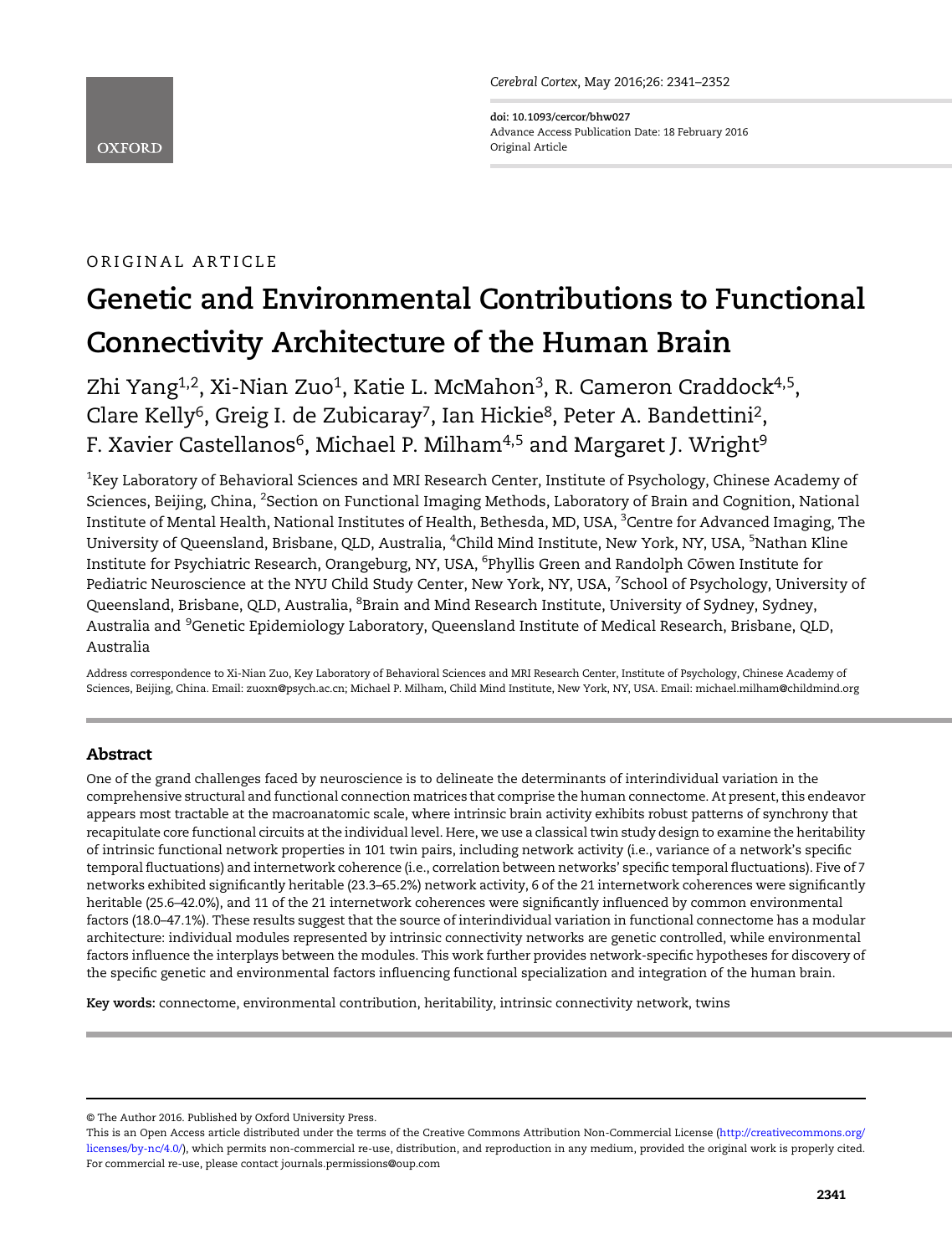## Introduction

The neuroscience community has embraced the challenges of delineating functional interactions within the human connectome ([Kelly et al. 2012](#page-10-0); [Van Essen et al. 2013](#page-11-0)). From one individual to the next, strikingly similar patterns of temporally correlated spontaneous activity (i.e., functional connectivity) are noted within the connectome, along with substantial variation ([Biswal et al. 2010;](#page-9-0) [Tomasi and Volkow 2010;](#page-11-0) [Zuo et al.](#page-11-0) [2012](#page-11-0)). In attempting to explain the potential origins of such variation, researchers are increasingly highlighting the need for twin and family study designs, which were successfully used in the morphometric imaging literature to differentiate between genetic and environmental effects ([Bartley et al. 1997;](#page-9-0) [Chiang et al. 2009](#page-9-0); [Kaymaz and van Os 2009](#page-10-0); [Kochunov et al.](#page-10-0) [2010](#page-10-0), [2011;](#page-10-0) [Chiang et al. 2011;](#page-9-0) [Blokland et al. 2012](#page-9-0); [Jahanshad](#page-10-0) [et al. 2013](#page-10-0)).

Initial resting state fMRI-based (rfMRI) investigations have revealed genetic contributions to interindividual variation. First, focusing on the brain's proposed default network ([Raichle et al.](#page-11-0) [2001;](#page-11-0) [Buckner et al. 2008;](#page-9-0) [Andrews-Hanna et al. 2010](#page-9-0)), an rfMRI study of 333 Mexican American individuals from 29 extended pedigrees found functional connectivity within the default network to be significantly heritable (estimated heritability = 42%). While age was accounted for in their analyses, the authors noted that this value was likely an underestimate due to the wide age range of their participants [\(Glahn et al. 2010](#page-10-0)). Using graph theory approaches, in a small sample of twins  $(N = 58, 16)$ monozygotic [MZ], 13 dizygotic [DZ] pairs), [Fornito et al. \(2011\)](#page-9-0) observed highly heritable (60%) cost-efficiency balance of the functional connectome. Most recently, the global efficiency of intrinsic brain networks was also found to be significantly heritable (N = 86, 21 MZ, 22 DZ pairs) in children ([van den Heuvel](#page-11-0) [et al. 2013](#page-11-0)).

However, a burgeoning literature has expanded our appreciation of the intrinsic brain architecture ([Smith et al. 2009](#page-11-0); [Bressler](#page-9-0) [and Menon 2010;](#page-9-0) [Zhang and Raichle 2010\)](#page-11-0) beyond the default network, to include a growing number of large-scale functional modules in the brain connectome ([Sporns 2013](#page-11-0); [van den](#page-11-0) [Heuvel and Sporns 2013\)](#page-11-0)—commonly referred to as intrinsic connectivity networks (ICNs). Disentangling whether genetic and/or environmental factors influence the activities of ICNs and the interplays among ICNs is essential to understand the intrinsic functional architecture of the brain and the neural substrates of individual variations in both behavioral and mental states.

Here, we use a substantial rfMRI dataset obtained in twins (N = 272: 78 MZ pairs; 58 DZ pairs) to examine genetic and environmental contributions to individual variability in fluctuation of ICNs and coherence between ICNs. We first generated a set of ICN templates consisting of 7 commonly identified networks in a separate sample ( $N = 105$ ) for whom rfMRI was acquired on the same scanner. Applying the ICN templates to the data from 272 twins, we obtained ICN-specific representative time series for the 7 ICNs, based on which we characterized the fluctuations of ICNs using temporal variance [\(Kaneoke et al. 2012\)](#page-10-0) and characterized the inter-ICN coherences using correlation coefficients between the ICN-specific representative time series. Cross-twin correlation and structural equation modeling (SEM) were performed to examine the genetic and environmental effects on fluctuation of each ICN and coherence between each pair of ICNs. Age and sex were carefully controlled in the analyses.

# Methods

## Participants

A total of 200 twin pairs, including 86 monozygotic (MZ) and 114 dizygotic (DZ) pairs, were recruited from unrelated Australian families as part of the Queensland Twin Imaging (QTIM) study [\(de Zubicaray et al. 2008;](#page-9-0) [Chiang et al. 2009;](#page-9-0) [Blokland et al. 2011;](#page-9-0) [Couvy-Duchesne et al. 2014\)](#page-9-0). The participants were originally recruited from the primary and secondary schools in South East Queensland, Australia, and had participated in the Brisbane Twin Cognition study at 16 years of age ([Wright and Martin](#page-11-0) [2004\)](#page-11-0). Zygosity of the twins was assessed objectively with 9 independent DNA microsatellite polymorphisms and crosschecked with blood group (ABO, MNS, and Rh) as well as phenotypic data (hair, skin, and eye color). An overall probability of correct assignment on zygosity is >99.99%. All twins were screened to exclude cases of pathology known to affect brain structure and reported no significant head injury, neurological or psychiatric conditions, or history of substance abuse/dependence or had a first-degree relative with a psychiatric disorder. Informed written consent was obtained from the twins. Ethical approval was obtained from the Human Research Ethics Committee, Queensland Institute of Medical Research.

To avoid the potential confound from the gender difference in brain structure ([Ruigrok et al. 2014\)](#page-11-0), we selected only same sex, adult twin pairs who also met an upper limit on head motion measures (see Quality Control Procedure below) from the initial sample of 400 individuals. This criterion required co-twins for each twin pair to have little head motion, so that if one of the co-twins had excessive head motion, the other was excluded. As a result, we included 272 twins in the main analyses (referred to as main dataset, mean age = 22, range 18–28, 75% female), consisting of 78 MZ and 58 DZ pairs. From among those excluded, we used 105 individuals (referred to as template dataset, mean age = 22, range 19–29, 51% female) with mean frame-wise displacement <0.2 mm to generate a set of ICN templates. Eighty of these were opposite-sex DZ twins (40 pairs), the remainder were nonpaired twins (individuals). The following image acquisition, preprocessing, and quality control procedures were identical to both datasets.

#### MRI Image Acquisition

All twins completed 5′15″ rfMRI scans on a 4 T Bruker Medspec scanner (Bruker Medical) comprising 150 echo-planar imaging (EPI) volumes of whole-brain  $T_2^*$ -weighted blood oxygenation level-dependent (BOLD) contrast: echo time = 30 ms, repetition time = 2100 ms, flip angle = 90, field of view = 230 mm, slice thickness = 3.6 mm, acquisition matrix =  $64 \times 64 \times 36$ . High-resolution  $T_1$ -weighted images were also acquired for each pair of twins using the magnetization-prepared rapid gradient echo (MP-RAGE) sequence (echo time = 3.83 ms, repetition time = 2500 ms, inversion time = 1500 ms, flip angle = 15°, slice thickness = 0.9 mm, acquisition matrix =  $256 \times 256 \times 256$ ).

#### Image Preprocessing

Image processing steps were performed using the Connectome Computation System (CCS, [Xu et al. 2015;](#page-11-0) [https://github.com/](https://github.com/zuoxinian/CCS) [zuoxinian/CCS](https://github.com/zuoxinian/CCS)), which integrates the functionalities of AFNI [\(Cox 1996\)](#page-9-0), FSL ([Jenkinson et al. 2012\)](#page-10-0), and FreeSurfer ([Fischl](#page-9-0) [2012\)](#page-9-0) with shell and MATLAB scripts. The structural images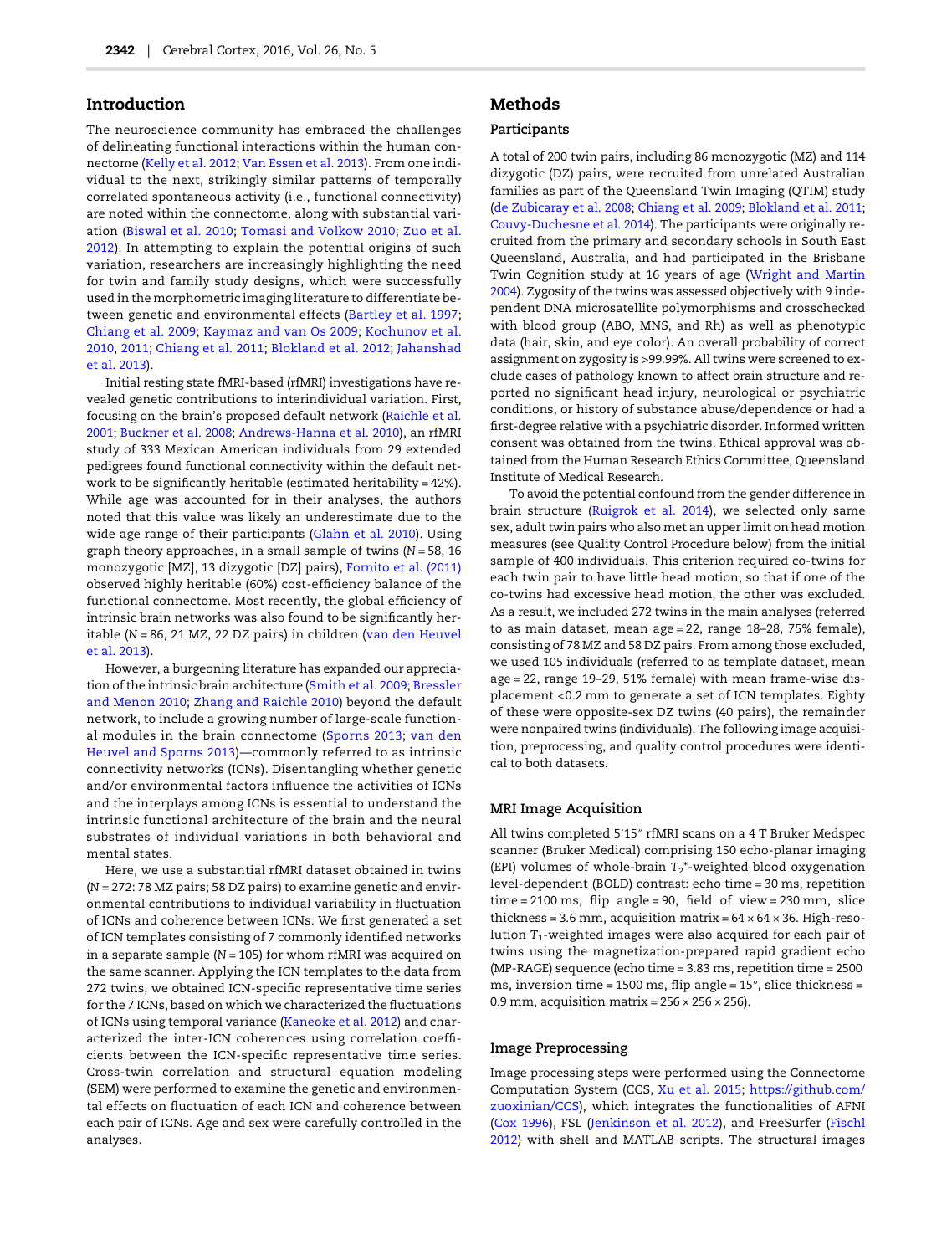were first de-noised using a spatially adaptive nonlocal means filter ([Xing et al. 2011;](#page-11-0) [Zuo and Xing 2011\)](#page-11-0) and further processed to reconstruct the brain cortical surface ([Dale et al. 1999;](#page-9-0) [Fischl](#page-9-0) [et al. 1999](#page-9-0), [2001;](#page-9-0) [Segonne et al. 2004,](#page-11-0) [2007](#page-11-0)). The rfMRI functional images were preprocessed with the following steps: 1) deleting the first 5 EPI volumes; 2) de-spiking time series; 3) correcting slice timing; 4) aligning each volume to the mean EPI image; 5) normalizing the 4D global mean intensity (10 000); 6) band-pass (0.01–0.1 Hz) filtering the time series; 7) estimating a rigid transformation from individual functional images to the individual anatomical image using the GM-WM boundary-based registration (BBR) algorithm [\(Greve and Fischl 2009\)](#page-10-0), and 8) a nonlinear transformation between individual anatomical space to the MNI152 template (FNIRT in FSL, 1 mm isotropic).

## Quality Control Procedure

CCS includes a quality control procedure to verify the quality of images processed, which produces various screenshots of brain extraction, brain tissue segmentation, pial and white surface reconstruction, and BBR-based functional image registration for visual inspections. The following quantitative measures of head motion and registration quality were computed: 1) the maximum distance of translational head movement (maxTran), 2) the maximum degree of rotational head movement (maxRot), 3) the mean frame-wise displacement (meanFD) ([Power et al.](#page-11-0) [2012](#page-11-0)), 4) the minimal cost of the BBR co-registration (mcBBR), and 4) the error of the FNIRT spatial normalization (errFNIRT). All participants with poor brain extraction, tissue segmentation, and surface construction were excluded from subsequent analysis. Further, all datasets entering into the subsequent analysis met the following criteria: 1) maxTran ≤2 mm, 2) max-Rot ≤2°, 3) meanFD ≤ 0.2 mm, and 4) errFNIRT < 0.2. More details on these steps can be found at the CCS website ([http://lfcd.](http://lfcd.psych.ac.cn/QC.html) [psych.ac.cn/QC.html](http://lfcd.psych.ac.cn/QC.html)). Among the original 400 subjects, 21 had excessive head motion (meanFD > 0.2 mm) and 57% of them were females.

## Generation of Template ICNs

The analytic pipelines are illustrated in Figure [1](#page-3-0). First, generalized ranking and averaging independent component analysis by reproducibility (gRAICAR) [\(Yang et al. 2008](#page-11-0), [2012\)](#page-11-0) was applied to the template dataset ( $N = 105$ ), with all participants having a mean FD < 0.2 mm. This provided a set of unbiased templates that reflected common ICNs that would be detectable in the main dataset. In this way, the registration accuracy of the ICNs between the templates and the main dataset was maximized, since the 2 datasets were acquired using the same imaging parameters such as field strength and resolution. Specifically, after preprocessing and quality control procedures described above, spatial independent component analysis was applied to the rfMRI dataset using the MELODIC module of FSL software [\(Beckmann and Smith 2004\)](#page-9-0). The numbers of components were automatically estimated by MELODIC runs. The resultant spatial components from individual participants were pooled, and gRAI-CAR matched the components from different participants and allocated them into clusters based on their spatial similarity measured using mutual information. For each cluster, a participant could contribute at most one component. A total intersubject spatial similarity among the member component maps (each representing a subject) was calculated to indicate the cross-subject consistency of the cluster. The member component maps in the cluster were weighted averaged to generate a clusterwise component map. The weights in the averaging were determined by the degree centrality of the individual component maps in the cluster. The degree centrality significance was determined using permutation tests in which components from individual participants were randomly matched, yielding probability values that reflect contributions of individual participants to the clusterwise components. The effectiveness of gRAICAR has been demonstrated in multiple studies [\(Yang, Chang et al. 2014](#page-11-0); [Yang,](#page-11-0) [Xu et al. 2014](#page-11-0); [Kyathanahally et al. 2015](#page-10-0)). Ranking the clusterwise component maps by their cross-subject consistency, we identified 7 ICNs that represented distributed areas in gray matter and were significantly contributed to by at least 60% of the template subjects.

## Spatial Regression of ICN Maps

Spatial regression was used to project the rfMRI data of the main dataset ( $N = 272$ ) to the ICN template maps, yielding estimated time-varying contributions of the ICNs to the fMRI data. This approach fulfills our assumption that the ICNs estimated from ICA can overlap in space. An example in this study is that the precuneus network (also referred to as posterior default mode network) and the default mode network overlap in posterior cingulate cortex (see Fig. [2](#page-4-0), also observed in [Zuo et al. 2010](#page-11-0); [Jones](#page-10-0) [et al. 2011](#page-10-0); [Kim and Lee 2011](#page-10-0); [Knyazev 2012](#page-10-0); [Yang, Chang](#page-11-0) [et al. 2014\)](#page-11-0). Compared with the mean time series within ROIs, spatial regression not only enables us to disentangle the time series representing the spatially overlapped ICNs detected by ICA, which has been shown to be more sensitive to network changes in aging study [\(Koch et al. 2010\)](#page-10-0), but also overcomes potential limitations of using seed ROIs to extract representative time ser-ies within regions showing highly functional heterogeneity ([Jiang](#page-10-0) [et al. 2015](#page-10-0); [Jiang and Zuo 2015](#page-10-0)) by taking the whole-brain spatial variability into consideration in the spatial regression model. It has been used as the first half of the "dual regression" model [\(Beckmann et al. 2009;](#page-9-0) [Zuo et al. 2010](#page-11-0)). In details, the fMRI dataset was reformed into a Matrix X with v rows and t columns, where v is the number of voxels and t the number of volumes. The 7 ICN template maps plus a constant map (in which all voxels are set to 1 to represent the constant term in the regression model) were formed into a Matrix S, where each of the 8 columns represents a template map (a vector of length v). The intensity of the 7 template maps was standardized so that they had zero mean and unit variance across all voxels. The data matrix X can then be expressed using a linear model: X = SM. The matrix M represents how the ICN template maps, S, are mixed to form X. M is an  $8 \times t$  matrix, and each row of M is the representative time series for an ICN. Solving M using a maximal-likelihood approach, we obtained the representative time series for each ICN, reflecting time-varying contribution of the ICN to a given participant (as illustrated in Fig. [1\)](#page-3-0). In [Supplementary Figure 1,](http://cercor.oxfordjournals.org/lookup/suppl/doi:10.1093/cercor/bhw027/-/DC1) we showed that the representative time courses were highly correlated with the mean time series from the core regions of the ICNs, supporting the validity of the representative time course.

## Genetic and Environmental Influence on ICN Fluctuations

As demonstrated in Figure [1,](#page-3-0) the fluctuation level of individual ICNs was quantified using variance of the corresponding representative time courses. Temporal variance has been demonstrated to be closely relevant to the functioning of ICNs [\(Garrett](#page-10-0) [et al. 2010;](#page-10-0) [Samanez-Larkin et al. 2010;](#page-11-0) [Kaneoke et al. 2012\)](#page-10-0). For each of the ICNs, we first calculated the cross-twin correlation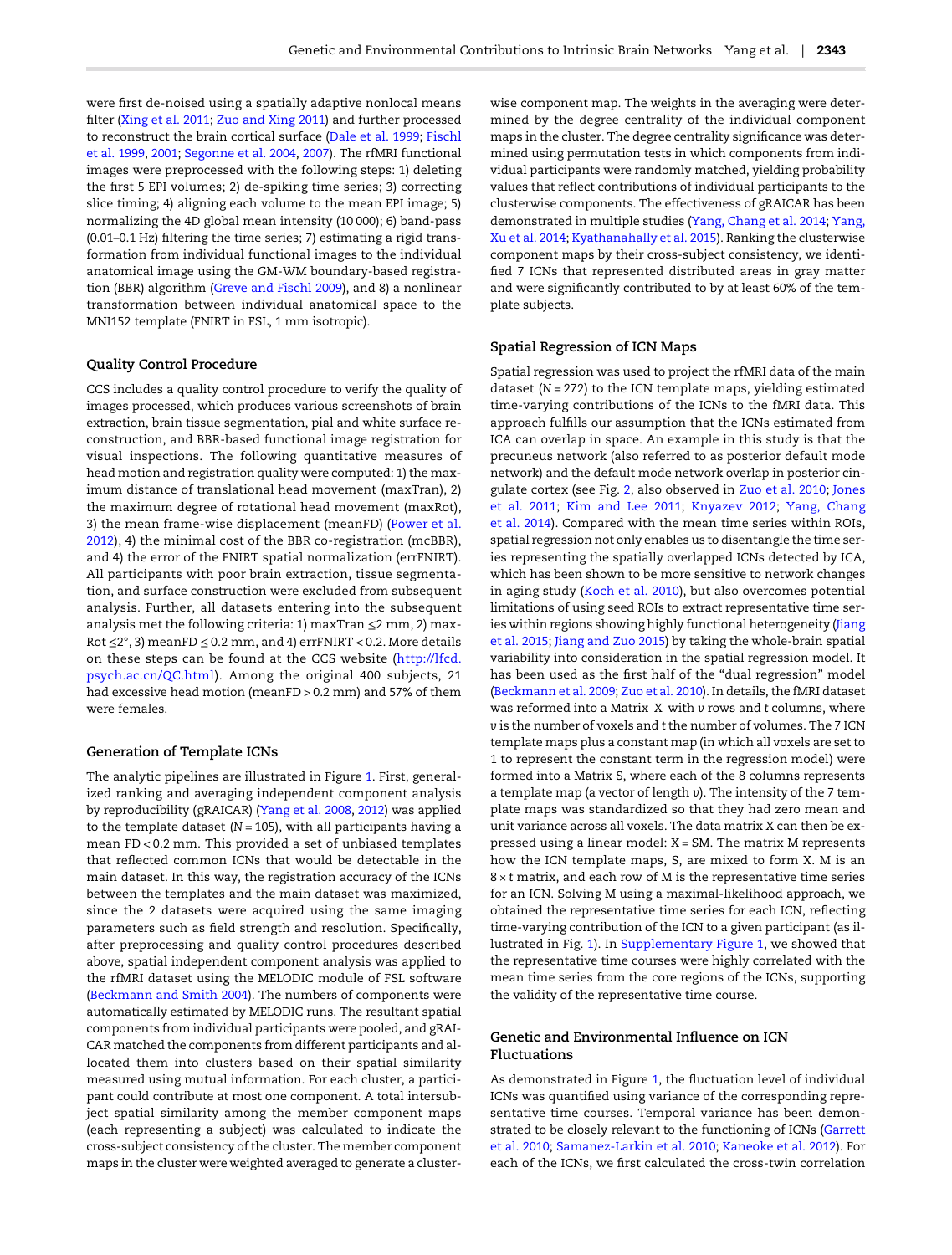<span id="page-3-0"></span>

Figure 1. A flowchart of the analysis pipeline. The analysis pipeline consists of 5 steps. (1) Before the main analysis, an independent dataset containing 105 participants, who had same imaging protocol as in the main analysis, was used to generate common ICN templates (unthresholded spatial maps representing ICNs); (2) For each participant in the main analysis (N = 272), the rfMRI dataset was projected to the ICN spatial templates to yield mixing time courses of the ICNs; (3) The temporal variance of the mixing time courses of the ICNs were computed to represent the level of fluctuations for individual ICNs; (4) The mixing time courses of the ICNs were correlated to generate inter-ICN coherence metrics, as the upper-triangle elements in the inter-ICN correlation matrix; (5) Structural equation modeling was applied to estimate genetic and environmental influence on the each of the ICN fluctuations (variance values) and inter-ICN coherences (correlation coefficients). The capital letters "A," "C," and "E" in the model represent additive genetic effect, shared (common) environmental effect, and un-shared (unique) environmental effect, respectively.

of the variance metrics for MZ and DZ twin pairs separately. The resultant cross-twin correlation coefficients were compared to provide an indication of the relative contribution of genetic and environmental factors to the ICN fluctuations [\(Fulker and Jinks](#page-9-0) [1970;](#page-9-0) [Plomin et al. 2000](#page-11-0)).

Further, we used an ACE model to quantify the genetic and environmental contributions to the ICN fluctuations. In a standard ACE model, the variance of a trait can be decomposed into additive genetic (A), shared or common (C) environment, and nonshared (unique) environmental (E) effects, the latter of which includes measurement error [\(Neale and Cardon 1992](#page-10-0)). This model takes advantage of the differences in genetic relatedness between MZ twins who share 100% of their genes, and DZ twins who share, on average, 50% of their genes [\(Silberg et al.](#page-11-0) [1990;](#page-11-0) [Rijsdijk and Sham 2002](#page-11-0)). Based on these assumptions, one can derive the contributions of A and C effects using SEM, as implemented in OpenMx [\(Boker et al. 2011\)](#page-9-0), with covariates of age and sex modeled as regressions or deviation effects on the mean. In SEM, A, C, and E are represented by latent variables, and their relative variances (denoted as  $a^2$ ,  $c^2$ , and  $e^2$ , respectively) reflect the proportion of their contributions to the cross-subject covariance of the observed variables (i.e., variance metrics of ICNs).

Since the variance metric of ICNs may not follow a normal distribution, we used a nonparametric approach to examine the significance of A and C effects ([Fornito et al. 2011\)](#page-9-0). The first step is model identification, which is used to examine the significance of the A and C contributions in the model. Besides the ACE model, the path coefficients for 2 submodels, AE and CE, were estimated.

The differences in likelihoods between the full model and the 2 submodels were calculated. A significant likelihood difference between ACE and CE models indicated that the A factor is critical in the full model, while a significant likelihood difference between ACE and AE model suggested a significant contribution of C factor.

Null distributions of the likelihood difference were generated by permuting the MZ/DZ labels and the composition of the twins with constraints on exchangeability. Specifically, if a twin from twin pair A was randomly paired with a twin from twin pair B, then the other twins from twin pairs A and B were paired. In addition, the sex and age of the 2 twins forming a twin pair were constrained to be the same, so that age and sex could still be included as covariates in the ACE model. This permutation was repeated 5000 times, and the ACE model, as well as AE and CE submodels, was estimated. The likelihood differences between the full model and submodels were collected to form 2 null distributions, one for ACE-AE and the other for ACE-CE.

The significance of A and C factors for the original dataset was then evaluated within the null distributions. Under the rule of parsimony in model identification, if the C factor was significant but A was not, we used the CE model to estimate the C effect; if the A factor was significant but C was not, we used the AE model to evaluate the A effect. If neither A nor C was significant in these tests, we used the ACE model. For each of the 7 ICNs, we separately conducted the above procedure for model identification. The threshold for significance was P < 0.005 (single-tail test). Once the model was selected, the relative variance of A, C, and E factors ( $a^2$ ,  $c^2$ , and  $e^2$ ) was evaluated from the identified model.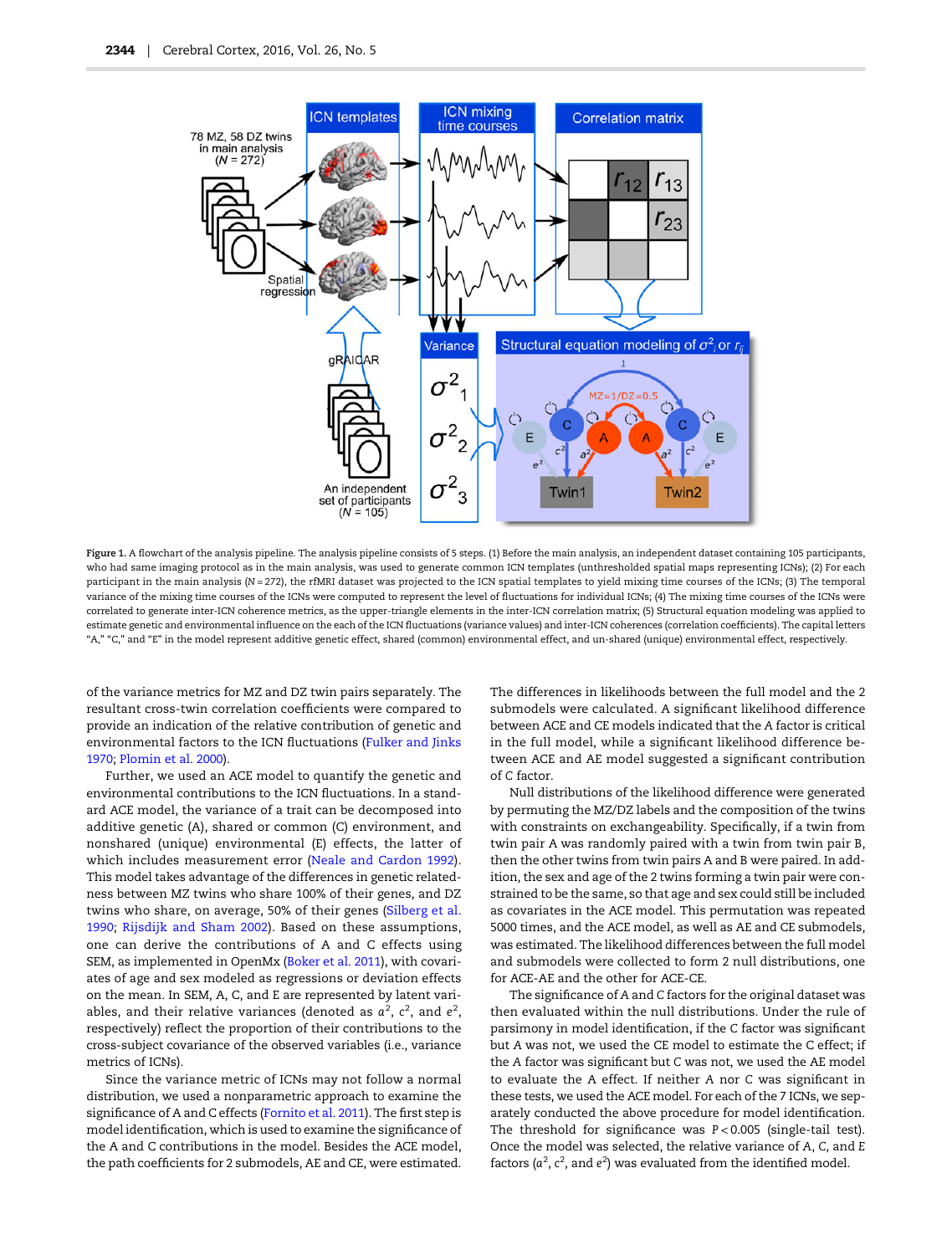<span id="page-4-0"></span>

Figure 2. Template maps of 7 common ICNs. Spatial maps showing the 7 common ICNs detected in 105 individuals. For visualization purpose, the spatial maps are threshold at |Z| > 2.0, but in the following analysis, these spatial maps were not thresholded. Clockwise, the ICNs are the precuneus-dorsal posterior cingulate network (PCN, some studies referred to as posterior default mode network), the visual network (VN), the default mode network (DMN), the fronto-parietal network (FPN), the salience network (SN), the somatosensory-motor network (SMN), and the dorsal attention network (DAN).

## Genetic and Environmental Influence on Individual Inter-ICN Coherences

Using the same methodology, we investigated genetic and environmental influence on individual inter-ICN coherences. The inter-ICN coherence was characterized using temporal correlation between the representative time courses from a pair of ICNs. For each of the inter-ICN coherence metrics, we compared cross-twin correlations for MZ and DZ twins, and further quantified the contribution of genetic and environmental factors using the ACE model (see above section for details).

## Results

## ICN Templates

Using 105 individuals whose scan parameters were identical to those in the main analysis, we generated 7 spatial templates, each representing a commonly observed ICN. Figure 2 depicts the spatial ICN template maps. These maps were not thresholded in subsequent spatial regression analysis. Ranked by cross-subject consistency (the sum of spatial similarity among the member component maps, each representing a subject), these 7 ICNs were the precuneus-dorsal posterior cingulate network (PCN, some studies referred to this as posterior default mode network), the visual network (VN), the default mode network (DMN),

#### Table 1 Cross-twin correlation of ICN fluctuations

| Inter-ICN coherence | MZ.       |                | DZ        |                |  |
|---------------------|-----------|----------------|-----------|----------------|--|
|                     | r         | 95% CI         | r         | 95% CI         |  |
| PCN                 | $0.478**$ | 0.286/0.633    | 0.111     | $-0.151/0.359$ |  |
| VN                  | $0.410**$ | 0.206/0.579    | 0.049     | $-0.212/0.304$ |  |
| DMN                 | $0.248*$  | 0.026/0.445    | 0.063     | $-0.198/0.316$ |  |
| <b>FPN</b>          | $0.448**$ | 0.251/0.610    | 0.107     | $-0.155/0.356$ |  |
| SN                  | 0.139     | $-0.086/0.351$ | 0.222     | $-0.039/0.454$ |  |
| <b>SMN</b>          | $0.342**$ | 0.129/0.525    | $0.409**$ | 0.168/0.603    |  |
| DAN                 | $0.360**$ | 0.149/0.539    | 0.074     | $-0.188/0.326$ |  |

Note: \* indicates P < 0.05; \*\* indicates P < 0.005.

the fronto-parietal network (FPN), the salience network (SN), the somatosensory-motor network (SMN), and the dorsal attention network (DAN). These networks have been commonly reported in previous studies [\(Power et al. 2011](#page-11-0); [Yeo et al. 2011\)](#page-11-0), proved to be reliable ([Zuo et al. 2010\)](#page-11-0), and have been associated with behavioral and cognitive taxonomy ([Laird et al. 2013\)](#page-10-0).

## Genetic and Environmental Influence on ICN Fluctuations

Table 1 presents cross-twin correlation coefficients for MZ and DZ twins. PCN, VN, DMN, FPN, and DAN showed significant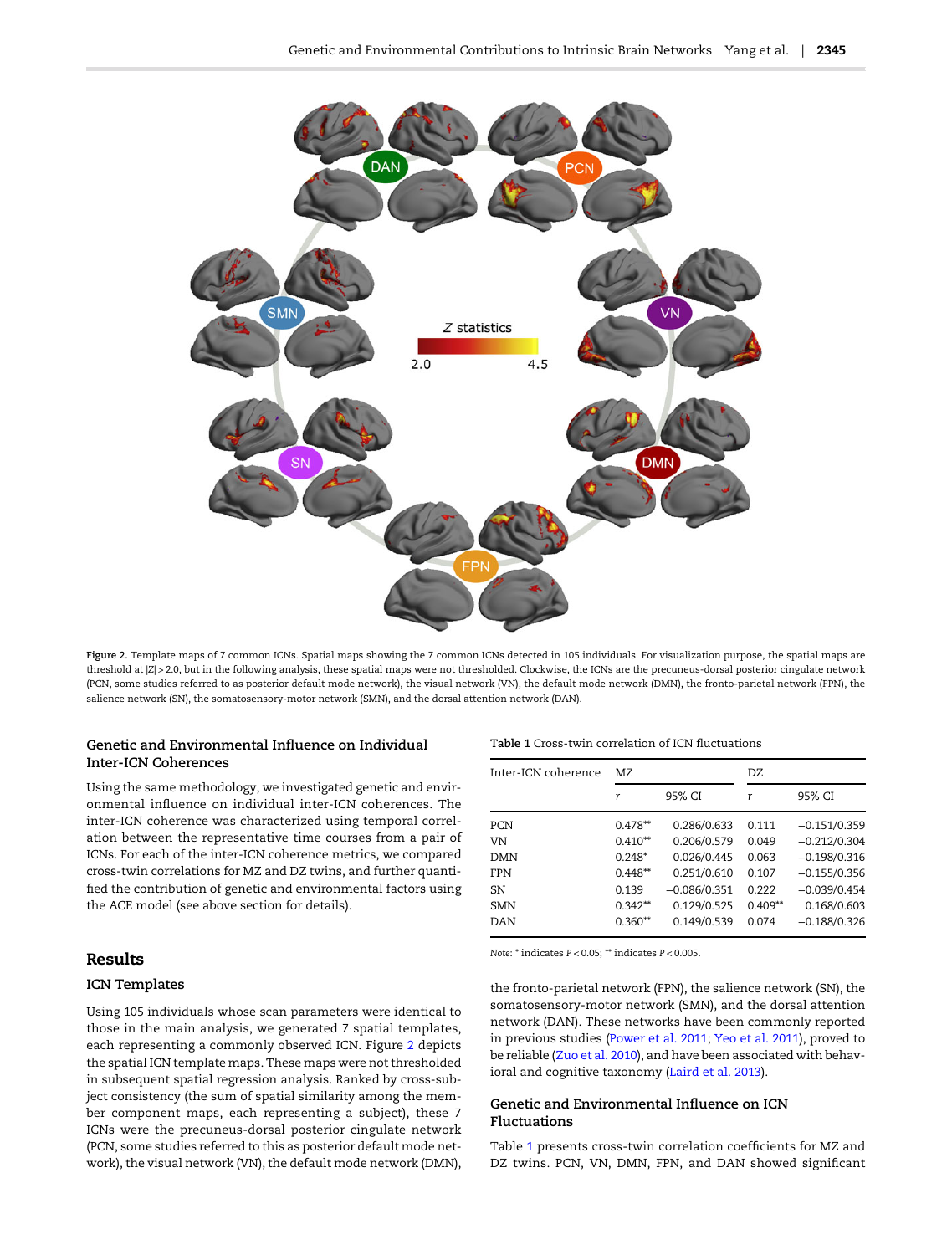|            | ACE       |           |           | AE    |           |           | CE    |           |           |
|------------|-----------|-----------|-----------|-------|-----------|-----------|-------|-----------|-----------|
|            | $a^2$ (%) | $c^2$ (%) | $e^2$ (%) | p(A)  | $a^2$ (%) | $e^2$ (%) | p(C)  | $c^2$ (%) | $e^2$ (%) |
| PCN        | 51.0      | 0.0       | 49.0      | 0.000 | $51.0*$   | 49.0      | 0.210 | 18.6      | 81.4      |
| VN.        | 34.9      | 0.0       | 65.1      | 0.000 | $34.9*$   | 65.1      | 0.254 | 24.2      | 75.8      |
| <b>DMN</b> | 23.3      | 0.0       | 76.7      | 0.003 | $23.3*$   | 76.7      | 0.289 | 11.4      | 88.6      |
| <b>FPN</b> | 65.2      | 0.0       | 34.8      | 0.000 | $65.2*$   | 34.8      | 0.316 | 10.3      | 89.7      |
| SN         | 17.7      | 4.2       | 78.1      | 0.047 | 23.4      | 76.6      | 0.071 | 15.5      | 84.5      |
| <b>SMN</b> | 2.2       | 33.0      | 64.8      | 0.132 | 41.3      | 58.7      | 0.003 | $34.5*$   | 65.5      |
| <b>DAN</b> | 32.7      | 0.0       | 67.3      | 0.000 | $32.7*$   | 67.3      | 0.218 | 19.0      | 81.0      |

<span id="page-5-0"></span>Table 2 Results of ACE modeling on ICN fluctuations

Note: p(A) < 0.005 or p(C) < 0.005 indicates that the A or C factor has a significant contribution in fitting the data. For cases with significant A but nonsignificant C factors, we used AE submodel to estimate the variance explained by A factor ( $a^2$ ); for cases with significant C but nonsignificant C factors, we used CE submodel to estimate the variance explained by C factor (c<sup>2</sup>). The models selected for the estimation of  $a^2$  or c<sup>2</sup> are highlighted using bold font. \*Corresponding  $a^2$  or  $c^2$  is significant at P < 0.005. All P values in this table are single-tailed statistics.

cross-twin correlation in MZ twins (P < 0.05 for DMN, P < 0.005 for the other ICNs) and close-to-zero cross-twin correlation in DZ twins, suggesting a major influence of genetic factors. SMN showed significant cross-twin correlation in both MZ and DZ twins (P < 0.005), and the correlation coefficient was similar in the 2 types of twins, suggesting that the level of fluctuations of this ICN is significantly influenced by common environmental factors. SN showed nonsignificant and relatively low cross-twin correlation in both MZ and DZ twins, indicating lack of evidence for genetic and common environmental effects on it.

Results from the SEM analyses echoed the above indications. Table 2 presents estimations of genetic ( $a^2$ ), common environmental (c<sup>2</sup>), and unique environmental effects (e<sup>2</sup>) from the ACE, AE, and CE models. PCN, VN, DMN, FPN, and DAN showed significant A effect (p(A) < 0.005) and nonsignificant C effect (p(C) > 0.05), and thus, we used AE model to derive the relative variance of A and E. As a result, we obtained  $a^2$  values of 51.0%, 34.9%, 23.3%, 65.2%, and 32.7% for the fluctuation levels of PCN, VN, DMN, FPN, and DAN, respectively. On the other hand, SMN showed significant C effect but not A effect. The CE model was then used to derive a  $c^2$  value of 34.5% for the fluctuation level of this ICN.

## Genetic and Environmental Influences on Individual Inter-ICN Coherences

The results of cross-twin correlation for MZ and DZ twins are summarized in Table 3. All inter-ICN coherences showed significant cross-twin correlation in MZ twins (P < 0.05 for PCN-DAN, DMN-DAN, FPN-SN, FPN-SMN, and SMN-DAN, P < 0.005 for the other pairs). The inter-ICN coherences PCN-VN, PCN-DMN, PCN-FPN, VN-DMN, VN-SN, and VN-DAN showed significant cross-twin correlation in DZ twins at P < 0.005, and PCN-SN, PCN-DAN, VN-FPN, DMN-FPN, DMN-SN, and DMN-DAN showed significant cross-twin correlations in DZ twins at P < 0.05. For these inter-ICN coherences, the cross-twin correlations in MZ twins were less than 2 times of the correlation in DZ twins, indicating influence from both genetic and common environmental factors. On the other hand, the inter-ICN coherences PCN-SMN, VN-SMN, DMN-SMN, FPN-SN, FPN-SMN, FPN-DAN, SN-SMN, SN-DAN, and SMN-DAN showed nonsignificant cross-twin correlations in DZ twins  $(P > 0.05)$ , indicating that these inter-ICN coherence could be influenced mainly by genetic factors.

Results from the further SEM analyses are summarized in Table [4.](#page-6-0) The inter-ICN coherences DMN-SMN, FPN-DAN, and SN-SMN showed significant A effect but nonsignificant C effect

| Table 3 Cross-twin correlation of inter-ICN coherences |  |  |  |
|--------------------------------------------------------|--|--|--|
|--------------------------------------------------------|--|--|--|

| Inter-ICN coherence | MZ         |             | DZ        |                |  |
|---------------------|------------|-------------|-----------|----------------|--|
|                     | r          | 95% CI      | r         | 95% CI         |  |
| PCN-VN              | $0.511**$  | 0.326/0.659 | $0.436**$ | 0.200/0.624    |  |
| PCN-DMN             | $0.521**$  | 0.338/0.666 | $0.391**$ | 0.148/0.590    |  |
| PCN-FPN             | $0.369**$  | 0.160/0.547 | $0.434**$ | 0.198/0.622    |  |
| PCN-SN              | $0.360**$  | 0.149/0.539 | $0.294*$  | 0.038/0.513    |  |
| <b>PCN-SMN</b>      | $0.317**$  | 0.102/0.504 | 0.201     | $-0.061/0.436$ |  |
| PCN-DAN             | $0.274*$   | 0.055/0.468 | $0.344*$  | 0.094/0.553    |  |
| <b>VN-DMN</b>       | $0.418**$  | 0.216/0.586 | $0.453**$ | 0.221/0.637    |  |
| <b>VN-FPN</b>       | $0.368**$  | 0.159/0.546 | $0.256*$  | 0.002/0.483    |  |
| VN-SN               | $0.449**$  | 0.252/0.611 | $0.366**$ | 0.119/0.570    |  |
| VN-SMN              | $0.324**$  | 0.109/0.510 | 0.108     | $-0.155/0.356$ |  |
| <b>VN-DAN</b>       | $0.453**$  | 0.256/0.614 | $0.365**$ | 0.118/0.570    |  |
| DMN-FPN             | $0.415***$ | 0.212/0.584 | $0.336*$  | 0.085/0.547    |  |
| DMN-SN              | $0.336**$  | 0.123/0.520 | $0.245*$  | $-0.015/0.473$ |  |
| DMN-SMN             | $0.437**$  | 0.238/0.601 | 0.069     | $-0.193/0.322$ |  |
| DMN-DAN             | $0.272*$   | 0.053/0.466 | $0.299*$  | 0.044/0.517    |  |
| FPN-SN              | $0.287*$   | 0.069/0.479 | 0.140     | $-0.123/0.384$ |  |
| <b>FPN-SMN</b>      | $0.260*$   | 0.040/0.456 | $-0.207$  | $-0.442/0.054$ |  |
| <b>FPN-DAN</b>      | $0.441**$  | 0.242/0.604 | 0.223     | $-0.038/0.455$ |  |
| SN-SMN              | $0.402**$  | 0.197/0.573 | 0.029     | $-0.231/0.285$ |  |
| SN-DAN              | $0.356**$  | 0.145/0.536 | 0.120     | $-0.142/0.367$ |  |
| SMN-DAN             | $0.284*$   | 0.066/0.477 | 0.149     | $-0.113/0.392$ |  |

Note: \* indicates P < 0.05; \*\* indicates P < 0.005.

in model selection (P < 0.005). The  $a^2$  for these inter-ICN coherences estimated from the AE model was 39.4%, 42.0%, and 29.3%, respectively. The inter-ICN coherences PCN-VN, PCN-DMN, PCN-FPN, PCN-DAN, VN-DMN, and VN-SN showed significant C effect but nonsignificant A effect in model selection. The  $c^2$ for these inter-ICN coherences estimated from the CE model was 45.3%, 47.1%, 38.1%, 29.0%, 41.7%, and 39.7%, respectively. The other inter-ICN coherences did not survive the P < 0.005 threshold for adopting AE or CE submodels, and their  $a^2$  and  $c^2$ were estimated using the ACE model. Among these inter-ICN coherences, PCN-SN showed significant  $c^2 = 30.8\%$ , PCN-SMN showed significant  $c^2$  = 18.0%, VN-DAN showed significant  $c^2$  = 28.5%, and DMN-DAN showed significant  $c^2 = 25.9$ %, while VN-FPN showed significant  $a^2 = 25.6\%$ , VN-SMN showed significant  $a^2$  = 30.3%, DMN-FPN showed significant  $a^2$  = 23.4%, SN-DAN showed significant  $a^2 = 31.1\%$ , and SMN-DAN showed significant  $a^2$  = 29.0%. No inter-ICN coherence showed both significant A and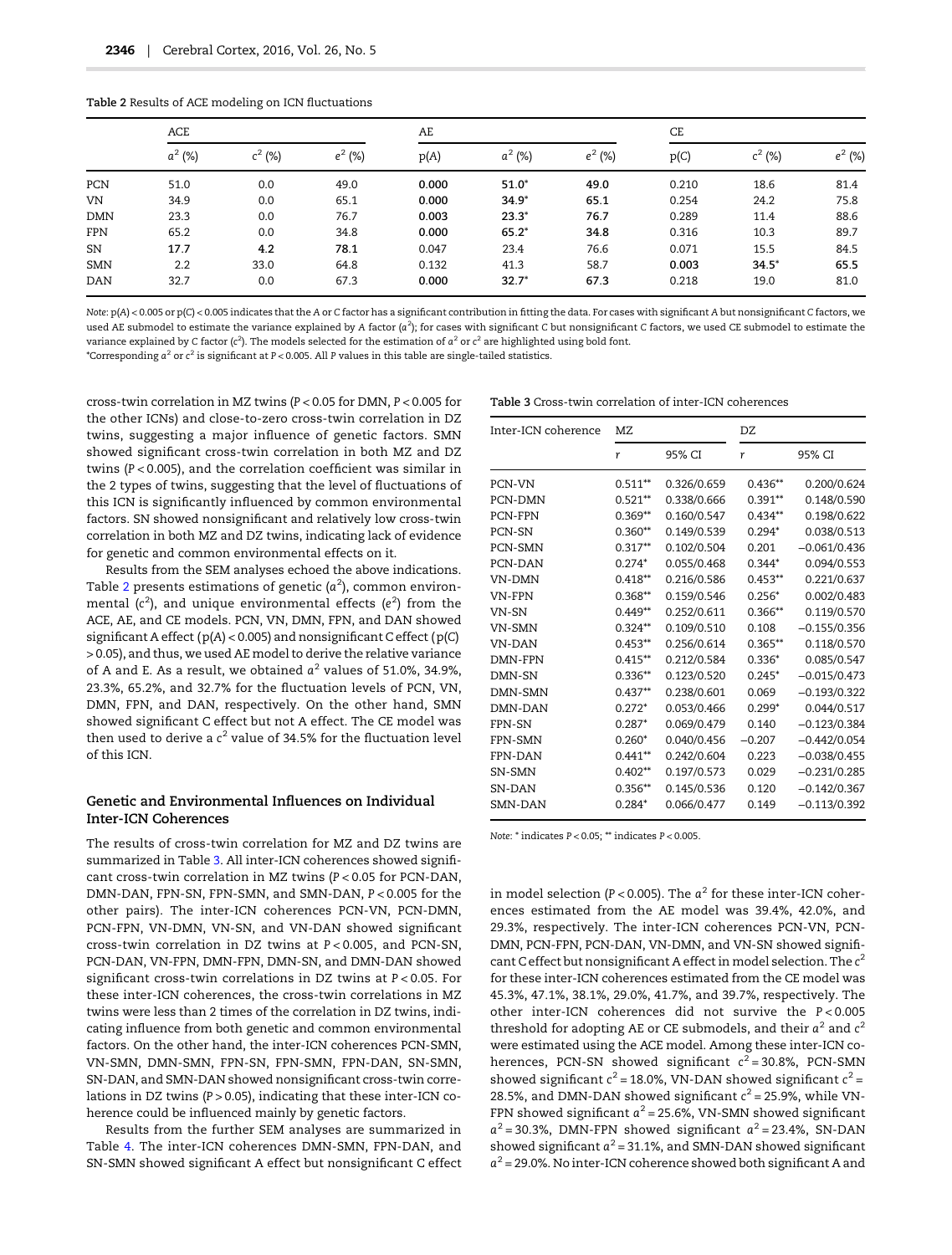|                | ACE         |           |           | AE    |           |           | CE    |           |           |
|----------------|-------------|-----------|-----------|-------|-----------|-----------|-------|-----------|-----------|
|                | $a^2$ (%)   | $c^2$ (%) | $e^2$ (%) | p(A)  | $a^2$ (%) | $e^2$ (%) | p(C)  | $c^2$ (%) | $e^2$ (%) |
| PCN-VN         | 10.5        | 37.4      | 52.1      | 0.066 | 52.2      | 47.8      | 0.000 | $45.3*$   | 54.7      |
| PCN-DMN        | 21.4        | 30.2      | 48.4      | 0.024 | 53.7      | 46.3      | 0.003 | $47.1*$   | 52.9      |
| PCN-FPN        | 0           | 38.1      | 61.9      | 0.791 | 39.8      | 60.2      | 0.000 | $38.1*$   | 61.9      |
| PCN-SN         | 0           | $30.8*$   | 69.2      | 0.779 | 33.2      | 66.8      | 0.019 | 30.8      | 69.2      |
| PCN-SMN        | 11.8        | $18.0*$   | 70.2      | 0.123 | 31.5      | 68.5      | 0.058 | 27.8      | 72.2      |
| PCN-DAN        | 0           | 29.0      | 71.0      | 0.527 | 31.7      | 68.3      | 0.000 | $29.0*$   | 71.0      |
| VN-DMN         | 0           | 41.7      | 58.3      | 0.476 | 45.3      | 54.7      | 0.000 | $41.7*$   | 58.3      |
| VN-FPN         | $25.6*$     | 11.7      | 62.7      | 0.027 | 38.5      | 61.5      | 0.081 | 32.3      | 67.7      |
| VN-SN          | $\Omega$    | 39.7      | 60.3      | 0.281 | 42.8      | 57.2      | 0.001 | $39.7*$   | 60.3      |
| VN-SMN         | $30.3*$     | 0         | 69.7      | 0.014 | 30.3      | 69.7      | 0.719 | 24.8      | 75.2      |
| VN-DAN         | 21.7        | $24.1*$   | 54.2      | 0.028 | 48.4      | 51.6      | 0.011 | 40.7      | 59.3      |
| DMN-FPN        | $23.4*$     | 17.3      | 59.2      | 0.027 | 42.4      | 57.6      | 0.049 | 36.1      | 63.9      |
| DMN-SN         | $\mathbf 0$ | $28.5*$   | 71.5      | 0.251 | 30.9      | 69.1      | 0.015 | 28.5      | 71.5      |
| DMN-SMN        | 39.4        | $\Omega$  | 60.6      | 0.001 | $39.4*$   | 60.6      | 0.782 | 30.3      | 69.7      |
| DMN-DAN        | 1.3         | $25.9*$   | 72.9      | 0.235 | 31.4      | 68.6      | 0.010 | 26.8      | 73.2      |
| FPN-SN         | 14.9        | 9.5       | 75.6      | 0.060 | 25.6      | 74.4      | 0.080 | 21.5      | 78.5      |
| FPN-SMN        | 19.3        | 0         | 80.7      | 0.006 | 19.3      | 80.7      | 0.772 | 9.8       | 90.2      |
| FPN-DAN        | 42.0        | 0         | 58.0      | 0.001 | $42.0*$   | 58.0      | 0.279 | 32.7      | 67.3      |
| SN-SMN         | 29.3        | 0         | 70.7      | 0.004 | $29.3*$   | 70.7      | 0.275 | 21.8      | 78.2      |
| SN-DAN         | $31.1*$     | 0         | 68.9      | 0.013 | 31.1      | 68.9      | 0.486 | 24.3      | 75.7      |
| <b>SMN-DAN</b> | $29.0*$     | 0         | 71.0      | 0.014 | 29.0      | 71.0      | 0.985 | 21.5      | 78.5      |

<span id="page-6-0"></span>Table 4 Results of ACE modeling on ICN fluctuations

Note: p(A) < 0.005 or p(C) < 0.005 indicates that the A or C factor has a significant contribution in fitting the data. For cases with significant A but nonsignificant C factors, we used AE submodel to estimate the variance explained by A factor ( $a^2$ ); for cases with significant C but nonsignificant C factors, we used CE submodel to estimate the variance explained by C factor (c<sup>2</sup>). The models selected for the estimation of  $a^2$  or c<sup>2</sup> are highlighted using bold font.

\*Corresponding  $a^2$  or  $c^2$  is significant at P < 0.005. All P values in this table are single-tailed statistics.

C effects. Figure 3 provides a summary of the SEM analyses on both ICN fluctuations and inter-ICN interplays.

## Discussion

Systematic investigation of the intrinsic functional networks in the largest twin sample to date quantified genetic and environmental influence on the functional connectivity architecture of the human brain. We examined the activity level of individual ICNs and the interplays between ICNs, providing a full picture of the genetic and environmental effects on large-scale brain networks (Fig. 3). This study extends previous studies on taskbased brain activations ([Koten et al. 2009;](#page-10-0) [Blokland et al.](#page-9-0) [2011](#page-9-0)), because ICNs and their interplays reflect more fundamental or intrinsic architecture of brain function [\(Fox and](#page-9-0) [Raichle 2007](#page-9-0)), and it is hypothesized that the ICNs are recruited and combined to facilitate various tasks [\(Deco and Corbetta](#page-9-0) [2011;](#page-9-0) [Buckner et al. 2013](#page-9-0)). Among the 7 ICNs explored, 5 showed significant genetic effects on the amplitude of fluctuations, and genetic factors were estimated to explain up to 65% of the individual variability. In contrast, 11 of the 21 inter-ICN coherences exhibited significant common environmental effects, and up to 47.1% of the individual variability in inter-ICN coherences can be explained by common environmental factors. These observations suggest that genetic factors play an important role in the activity of individual ICNs, and most of the environmental influence are reflected on the interplays between ICNs. This implication outlines a highly modular organization of the functional connectivity architecture, in which the individual modules represented by ICNs are genetically controlled, while the interplays between the modules are influenced by environmental factors.



Figure 3. Summary of SEM results for ICN fluctuation and inter-ICN coherence. The genetic (blue) and common environmental (red) contributions to the fluctuation of individual ICNs ( $a^2$  and  $c^2$  values in Table [2\)](#page-5-0) are visualized using areas of the rings. The genetic (blue) and common environmental (red) effects on the inter-ICN coherences are visualized using the belts linking individual ICNs. The width of the belts represents the contributions ( $a^2$  or  $c^2$  values in Table 4).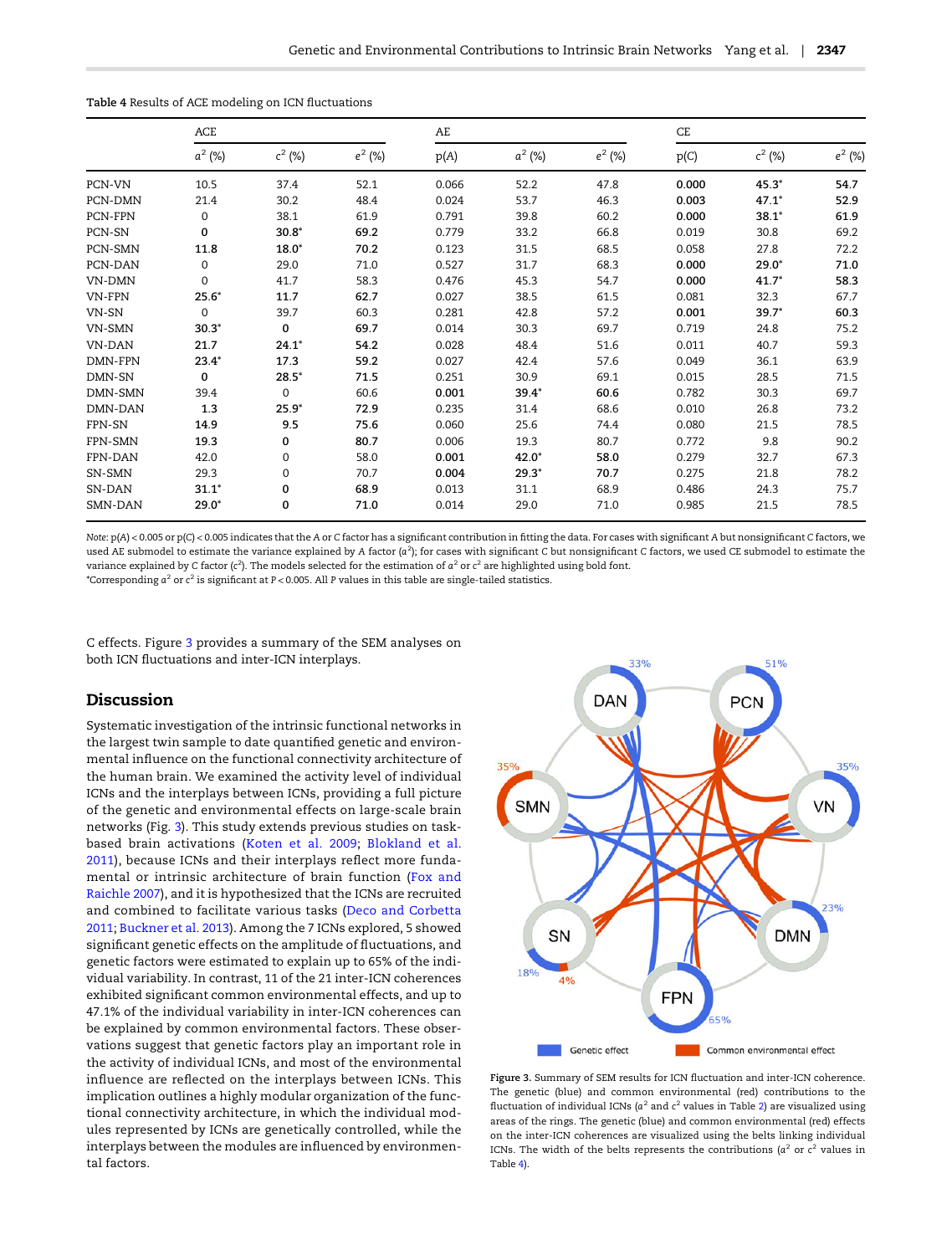## Genetic Factors Control Modules of the Connectivity Architecture

ICNs have been hypothesized to be subsystems in the functional brain network ([Damoiseaux et al. 2006](#page-9-0); [Biswal et al. 2010\)](#page-9-0) and have been associated to various cognitive components [\(Smith](#page-11-0) [et al. 2009;](#page-11-0) [Laird et al. 2011\)](#page-10-0). Our findings that the PCN, VN, DMN, FPN, and DAN are sensitive to genetic mediation indicate that major portions of the subsystems in the intrinsic organization of the brain are controlled by genetic factors. The heritability of the activity level of the individual ICNs supports that ICNs detected with rfMRI are useful mediators to connect brain function to genes. Furthermore, our findings of the intermediate to high heritability (23.3–65.2%) of the ICNs support the hypothesis that the ICNs are more fundamental functional modules that are recruited and combined to perform tasks [\(Deco and Corbetta 2011\)](#page-9-0), and further provide critical information for associating genes to various cognitive functions. For instance, our results showed that genetic factors explain 65.2% of the interindividual variance in the activity level of FPN. Given that previous studies have associated high-level cognitive tasks such as working memory, reasoning, inhibition, and attention to FPN ([Laird et al. 2011](#page-10-0)), our results predict the heritage of these cognitive control functions, which has been reported separately [\(Fan et al. 2001;](#page-9-0) [Blokland et al. 2011;](#page-9-0) [Schachar](#page-11-0) [et al. 2011](#page-11-0); [Mosing et al. 2012\)](#page-10-0). Combining previous findings and our results, it is likely that the high-level cognitive control functions are facilitated by the same FPN network. More importantly, it is reasonable to hypothesize that the same set of genes controlling the activity of FPN is the common source of the individual variability of these high-level cognitive control functions.

Similarly, the significant genetic influences on the PCN, VN, DMN, and DAN suggest that their associated brain functions are heritable. In particular, as the central region of the PCN, precuneus, is thought to be a key connectome hub ([Hagmann et al.](#page-10-0) [2008;](#page-10-0) [van den Heuvel and Kahn 2011](#page-11-0); [Zuo et al. 2012](#page-11-0)) that is highly functional heterogeneous and is commonly considered to play a central role in the integration of auditory, somatosensorymotor, and visual information, as well as spontaneous cognition [\(Greenwood et al. 1993](#page-10-0); [Cavanna and Trimble 2006](#page-9-0); [Margulies](#page-10-0) [et al. 2009;](#page-10-0) [Zhang and Li 2012](#page-11-0); [Park et al. 2013;](#page-11-0) [Jiang et al. 2015\)](#page-10-0). The high heritability of PCN suggests that the internal mechanism for integrating multi-modal sensory information (does not include the amount and ways of connections to unimodal cortex) is controlled by genetic factors. This argument is further supported by the relevance of this ICN to drug-naive, first-episode early-onset schizophrenia ([Yang, Xu et al. 2014\)](#page-11-0) and to healthy aging [\(Yang, Chang et al. 2014](#page-11-0)).

Comparing to previous findings on the heritability (42.4%) of DMN ([Glahn et al. 2010\)](#page-10-0), our results showed a lower genetic contribution to DMN (23.3%). This difference does not conflict the previous finding, but rather reflects a difference in the definition of DMN. In our study, the PCN was functionally separated from the DMN, while the DMN template in [Glahn et al. \(2010\)](#page-10-0) includes PCN. The PCN has been referred as posterior DMN in some studies [\(Jones et al. 2011](#page-10-0); [Kim and Lee 2011;](#page-10-0) [Knyazev 2012](#page-10-0)), exhibited different cross-lifespan dynamics than DMN ([Jones et al. 2011;](#page-10-0) [Yang, Chang et al. 2014](#page-11-0)), and has been related to high-order memory function termed as a parietal memory network ([Gilmore](#page-10-0) [et al. 2015](#page-10-0)). In fact, based on the connectional anatomy, [Buckner](#page-9-0) [et al. \(2008\)](#page-9-0) have suspected the involvement of precuneus in DMN. Echoing these evidences, our ICN templates generated using a fully data-driven approach revealed separate PCN and DMN. Given the difference in heritability estimates for DMN and PCN, we speculate that the activity level of both DMN and

PCN is influenced by genetic factors, but the activity of PCN may receive more genetic control than that of DMN. This speculation explains the 42.4% heritability of DMN estimated by [Glahn](#page-10-0) [et al. \(2010\),](#page-10-0) since in the current study, the mean heritability of DMN and PCN is around 40%.

## Environmental Factor Influence Interplays Between Modules

Plasticity is an essential property of our brain that allows us to learn. Our results enrich our understanding of the plasticity in brain networks by mapping the environmental influence on specific coherences between ICNs. We showed that a large portion (11 of 21) of the interplays between ICNs are modulated by common environmental effects, highlighting the contribution of environment in the functional architecture of the brain connectivity.

Six inter-ICN coherences between PCN and the other ICNs are significantly influenced by common environmental effects. These observations generated an important hypothesis that helps to disentangle the main source of the plasticity in the neural system, that is, the interplays between PCN and other ICNs, instead of the PCN per se, underpin the brain network plasticity due to environment. This hypothesis explains the observed behaviors of the precuneus. This region has been reported to involve in a wide range of high-level cognitive processing, such as visuospatial imagery ([Hanakawa et al. 2003\)](#page-10-0), episodic memory retrieval [\(Henson et al. 1999](#page-10-0)), and self-processing [\(Kircher et al.](#page-10-0) [2000\)](#page-10-0). These behaviors exhibit strong relationships to environment. For instance, studies have indicated the relationship between spatial imagery and visual experience ([Gandhi et al.](#page-9-0) [2014\)](#page-9-0), the relationship between episodic memory and specific training ([Brehmer et al. 2007\)](#page-9-0), and the relationship between self-perception and teaching strategy [\(Penick 1982\)](#page-11-0). Importantly, when involving in various functions, the precuneus never activates alone, but is accompanied by regions in other systems, such as visual, auditory, and motor systems, as well as prefrontal cortex ([Cavanna and Trimble 2006](#page-9-0)). These behaviors make the precuneus a functional "router" in the brain—highly flexible processing of various information flow by connecting to the corresponding brain networks [\(Cole et al. 2013\)](#page-9-0). Given this context, our results provide an interpretation, at the large-scale neural network level, of the plasticity of precuneus-relevant behaviors and further hypothesize that the main sources of the plasticity originated from the interplays between PCN and other ICNs.

The other inter-ICN coherences showing significant environmental influences are from either DMN or VN. The visual system processes the major portion of the external information, and DMN is the largest consumer of the "dark energy" in the brain. Recent studies on brain network reorganizations after meditation [\(Kemmer et al. 2015](#page-10-0)) and arm amputation [\(Makin et al. 2015\)](#page-10-0) have echoed the plasticity of the functional connectivity between these networks and other ICNs, although more investigations are needed to verify the plasticity of the inter-ICN coherence and its cause. It should be noted that here we discuss the environmental influence based on significant influence from common environmental effects, but the unique environmental effect could also likely attribute to environmental influence. Thus, the above discussions do not exclude the environmental contribution to the inter-ICN coherences that did not exhibit significant common environmental effect.

#### Genetic Factors Influence Interplays Between Modules

We found 8 inter-ICN coherences that exhibit significant genetic effect, and the estimated genetic contribution ranged between 25.6% and 42.0%. These findings call for an expansion of the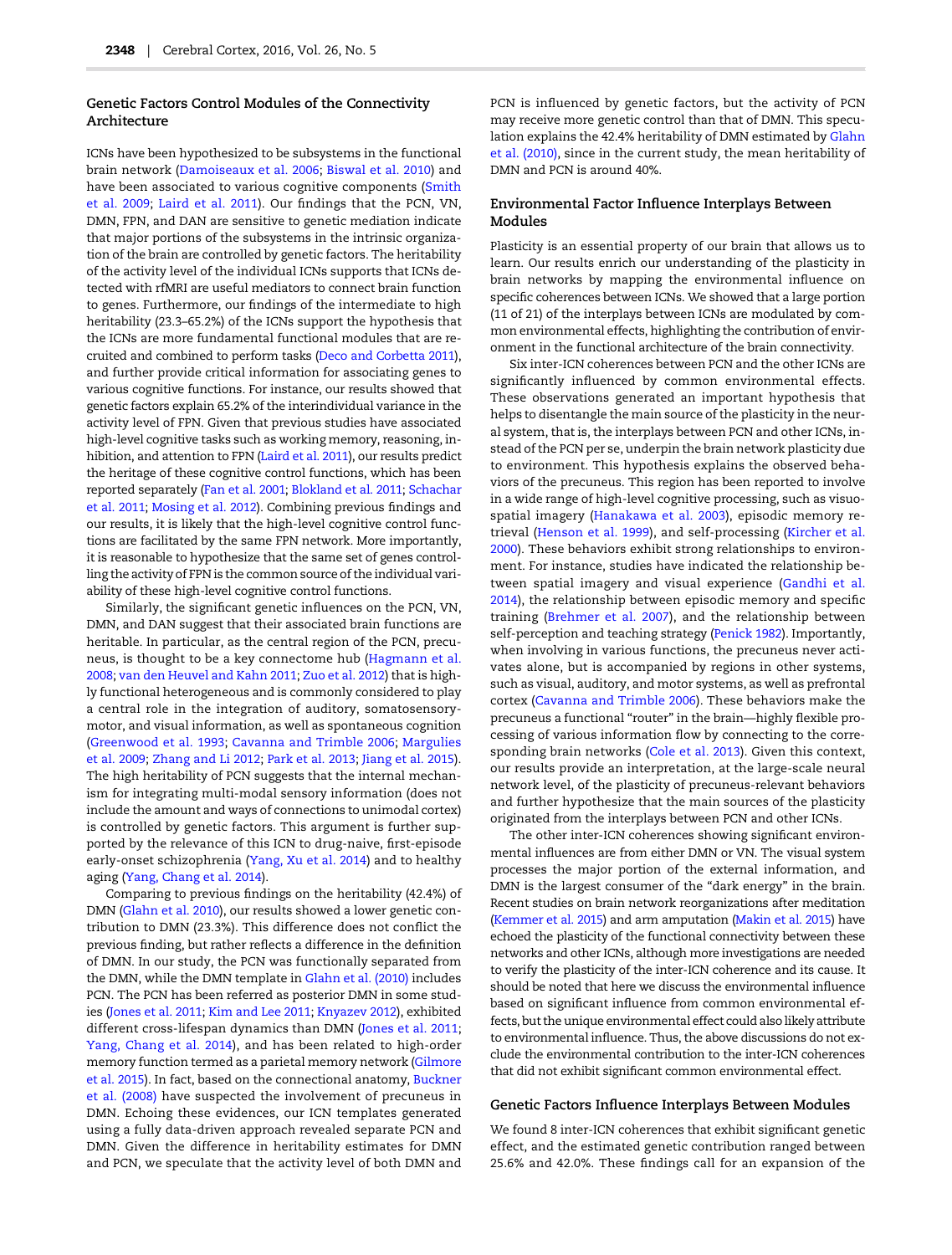search space for heritable ICN-derived endophenotypes for neuropsychiatric illness. A growing literature has implicated abnormal network properties in neuropsychiatric illness and suggested their potential utility as endophenotypes ([Hasler](#page-10-0) [and Northoff 2011\)](#page-10-0). Our findings regarding the heritability of inter-ICN coherence provide support for this notion, and further shed light on interplays between ICNs as promising endophenotype candidates. While it is possible that a pathologic process can specifically impact a single functional system (e.g., stroke), neuropsychiatric illnesses appear to be associated with more widespread abnormalities, affecting multiple networks and their interactions ([Jafri et al. 2008;](#page-10-0) [Stephan et al. 2009](#page-11-0); [Park and](#page-11-0) [Thakkar 2010](#page-11-0); [Menon 2011](#page-10-0)). Recent studies have highlighted inter-ICN coherence as an important feature in brain abnormalities underlying various mental disorders [\(Kaiser and Feng 2015;](#page-10-0) [Nomi and Uddin 2015](#page-11-0)). For instance, [Kaiser and Feng \(2015\)](#page-10-0) reported that teenagers with autism spectrum disorder did not differ from typical developing subjects in within-ICN connectivity, but showed significantly decreased inter-ICN coherence (). Heritability is a critical property for inter-ICN coherence features to be considered as potential endophenotypes representing genetic vulnerability to neuropsychiatric illness. Our findings provide evidence for this possibility. The estimation of heritability for the individual inter-ICN coherences further provides a reference for screening potential endophenotypes for neuropsychiatric illness.

The FPN-DAN coherence is the most heritable inter-ICN interplay according to our estimation. The FPN is relevant to executive control, memory encoding, and speech ([Miller and Cohen 2001\)](#page-10-0), and the DAN is associated with top-down orienting of attention [\(Fox et al. 2006\)](#page-9-0). The interplay between these 2 ICNs may serve to provide greater specificity in efforts to develop diagnostic indices or biomarkers than individual ICN properties themselves. A meta-analysis containing 25 studies provided strong support for this argument by highlighting that decreased coherence between the FPN and DAN is a remarkable deficit in major depressive disorder patients ([Kaiser and Feng 2015\)](#page-10-0). Another study also reported decreased FPN-DAN coherence in Parkinson's disease [\(Baggio et al. 2015\)](#page-9-0). The intermediate heritability (0.42) in FPN-DAN coherence observed in our study adds support for this inter-ICN coherence to be considered as an effective endophenotype of mental disorders. At the system neuroscience level, heritable FPN-DAN coherence complements our understanding of the prefrontal cortex. The prefrontal cortex is generally believed to be shaped largely by environmental influences ([Cerqueira et al.](#page-9-0) [2007;](#page-9-0) [McEwen and Morrison 2013](#page-10-0)). Studies have emphasized the impact of stress and environmental enrichment, as well as suggested the ability of cognitive training to impact prefrontal function [\(Olesen et al. 2004;](#page-11-0) [Klingberg 2010;](#page-10-0) [Soderqvist et al.](#page-11-0) [2012\)](#page-11-0). Our finding that FPN-DAN coherence is substantially heritable provides support for genetic contribution of prefrontal functioning and bolsters recent discussions indicating that the functions of prefrontal cortex are shaped by a combination of genetic and environmental factors ([Colizzi et al. 2015\)](#page-9-0).

The SN-SMN, DMN-SMN, and VN-FPN represent interplay between unimodal (SMN and VN) and cross-modal cognitive networks (SN, DMN, and FPN). Functional parcellation studies commonly show that unimodal ICNs and cross-modal cognitive networks are separable [\(Power et al. 2011;](#page-11-0) [Yeo et al. 2011\)](#page-11-0), indicating that the functions of these networks may be divergent. However, this does not mean that the individual variability in inter-ICN interplay is not due to genetic factors. With the increasing attention to inter-ICN interactions ([Steffener et al. 2012;](#page-11-0) [Cerliani et al. 2015;](#page-9-0) [Diez et al. 2015](#page-9-0)), we expect that future studies investigating inter-ICN interactions in psychiatric disorders

will likely detect biomarkers based on the interplay between unimodal ICNs and cross-modal cognitive networks. Similarly, those examining age-related genetic influences ([Lenroot et al. 2009;](#page-10-0) [Gao et al. 2014\)](#page-10-0) will likely find development-related changes in such inter-ICN interactions.

## Limitations

In considering the magnitude of genetic or common environmental effects in the present work, it is important to note the impact of the sample size and data quality. Our results are conservative in that they are based on a moderate sample size for a classical twin study. Additionally, the quality of the data has limited the power to detect significant genetic and environmental effects. This is relevant to the estimates from the full ACE models, where we failed to find an inter-ICN coherence that showed both significant genetic and common environmental effects, as a large amount of variance was explained by the nonshared environmental effects and measurement error (E). We are optimistic that future studies using newly optimized data acquisition protocols (e.g., the Human Connectome Project, [Van Essen et al. 2013\)](#page-11-0), which have been demonstrated to have satisfactory reliability [\(Zuo and Xing 2014](#page-11-0)), will have the power to reveal whether an even greater proportion of the variance in the connectome is due to genetic factors or others interfering both reliability and reproducibility [\(Zuo et al. 2014\)](#page-11-0), than has been possible in the present work. In addition, the imaging sample used in this study is from Australia, and the generalization of the findings to eastern population should be cautious and can be further tested using easterner twins in future.

## Conclusions

Systematic investigation of the activity level of individual ICNs and the interplays between ICNs provides a full characteristic picture of the genetic and environmental effects on large-scale brain networks. While the activity levels of most ICNs are influenced by genetic factors, large portions of the interplays between ICNs are modulated by common environmental effect. These findings outline a highly modular organization of the functional connectivity architecture, in which the individual modules represented by ICNs are genetically controlled, while most of the interplays between the modules could be influenced by environmental factors. These findings initiate the process of detecting the genetic and environmental sources of individual variability of the human connectome.

## Supplementary Material

[Supplementary material can be found at:](http://cercor.oxfordjournals.org/lookup/suppl/doi:10.1093/cercor/bhw027/-/DC1) [http://www.cercor.](http://www.cercor.oxfordjournals.org/) [oxfordjournals.org/](http://www.cercor.oxfordjournals.org/).

## Funding

This work was supported by the National Basic Research (973) Program (grant number: 2015CB351702), the Natural Science Foundation of China (grant numbers: 81270023, 81571756, 81278412, 81171409, 81000583, 81471740, 81220108014), the Beijing Nova Program for Science and Technology (XXJH2015B079 to Z.Y.), the Outstanding Young Investigator Award of Institute of Psychology, Chinese Academy of Sciences (to Z.Y.), the Foundation of Beijing Key Laboratory of Mental Disorders (2014JSJB03 to Z.Y.), the Key Research Program and the Hundred Talents Program of the Chinese Academy of Sciences (KSZD-EW-TZ-002 to X.N.Z), NIH (U01MH099059, R01MH083246,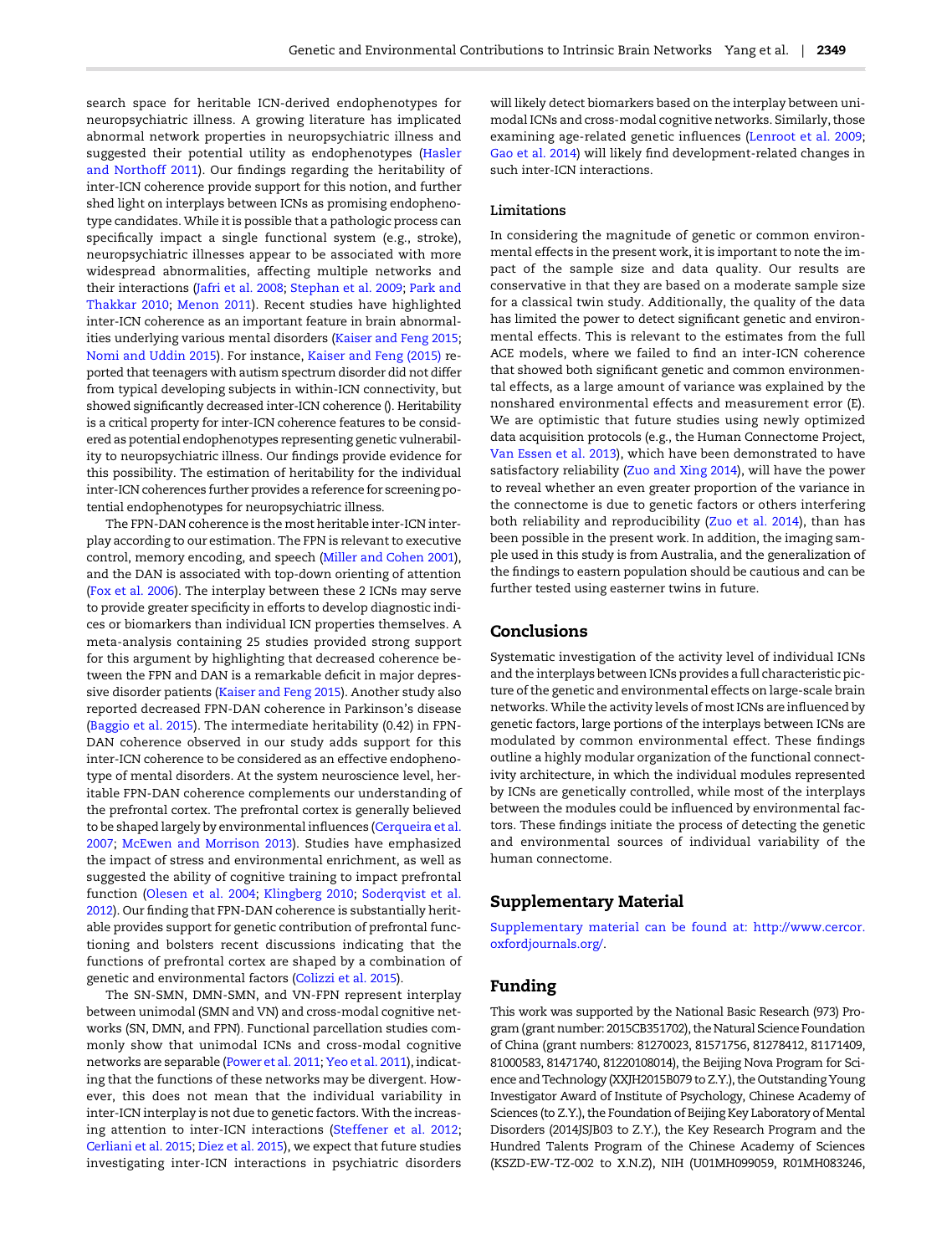<span id="page-9-0"></span>R01HD050735), NIMH BRAINS (R01MH094639-01 to M.P.M), and gifts from Phyllis Green and Randolph Cowen to F.X.C. and M.P.M. M.P.M and X.N.Z are members of an international collaboration team supported by the Chinese Academy of Sciences K.C. Wong Education Foundation. Funding to pay the Open Access publication charges for this article was provided by the National Basic Research (973) Program of China.

## Notes

Conflict of Interest: None declared.

## References

- Andrews-Hanna JR, Reidler JS, Sepulcre J, Poulin R, Buckner RL. 2010. Functional-anatomic fractionation of the brain's default network. Neuron. 65:550–562.
- Baggio HC, Segura B, Sala-Llonch R, Marti MJ, Valldeoriola F, Compta Y, Tolosa E, Junque C. 2015. Cognitive impairment and resting-state network connectivity in parkinson's disease. Hum Brain Mapp. 36:199–212.
- Bartley AJ, Jones DW, Weinberger DR. 1997. Genetic variability of human brain size and cortical gyral patterns. Brain. 120:257–269.
- Beckmann CF, Mackay CE, Filippini N, Smith SM. 2009. Group comparison of resting-state fMRI data using multi-subject ica and dual regression. Neuroimage. 47:S148.
- Beckmann CF, Smith SM. 2004. Probabilistic independent component analysis for functional magnetic resonance imaging. IEEE Trans Med Imaging. 23:137–152.
- Biswal BB, Mennes M, Zuo XN, Gohel S, Kelly C, Smith SM, Beckmann CF, Adelstein JS, Buckner RL, Colcombe S, et al. 2010. Toward discovery science of human brain function. Proc Natl Acad Sci USA. 107:4734–4739.
- Blokland GA, de Zubicaray GI, McMahon KL, Wright MJ. 2012. Genetic and environmental influences on neuroimaging phenotypes: a meta-analytical perspective on twin imaging studies. Twin Res Hum Genet. 15:351–371.
- Blokland GA, McMahon KL, Thompson PM, Martin NG, de Zubicaray GI, Wright MJ. 2011. Heritability of working memory brain activation. J Neurosci. 31:10882–10890.
- Boker S, Neale M, Maes H, Wilde M, Spiegel M, Brick T, Spies J, Estabrook R, Kenny S, Bates T, et al. 2011. OpenMX: an open source extended structural equation modeling framework. Psychometrika. 76:306–317.
- Brehmer Y, Li S-C, Muller V, von Oertzen T, Lindenberger U. 2007. Memory plasticity across the lifespan: uncovering children's latent potential. Develop Psych. 43:465–478.
- Bressler SL, Menon V. 2010. Large-scale brain networks in cognition: emerging methods and principles. Trends Cogn Sci. 14:277–290.
- Buckner RL, Andrews-Hanna JR, Schacter DL. 2008. The brain's default network: anatomy, function, and relevance to disease. Ann N Y Acad Sci. 1124:1–38.
- Buckner RL, Krienen FM, Yeo BT. 2013. Opportunities and limitations of intrinsic functional connectivity MRI. Nat Neurosci. 16:832–837.
- Cavanna AE, Trimble MR. 2006. The precuneus: a review of its functional anatomy and behavioural correlates. Brain. 129:564–583.
- Cerliani L, Mennes M, Thomas RM, Di Martino A, Thioux M, Keysers C. 2015. Increased functional connectivity between subcortical and cortical resting-state networks in autism spectrum disorder. JAMA Psychiatry. 72:767–777.
- Cerqueira JJ, Mailliet F, Almeida OF, Jay TM, Sousa N. 2007. The prefrontal cortex as a key target of the maladaptive response to stress. J Neurosci. 27:2781–2787.
- Chiang MC, Avedissian C, Barysheva M, Toga AW, McMahon KL, de Zubicaray GI, Wright MJ, Thompson PM. 2009. Extending genetic linkage analysis to diffusion tensor images to map single gene effects on brain fiber architecture. Med Image Comput Comput Assist Interv. 12:506–513.
- Chiang MC, Barysheva M, Toga AW, Medland SE, Hansell NK, James MR, McMahon KL, de Zubicaray GI, Martin NG, Wright MJ, et al. 2011. BDNF gene effects on brain circuitry replicated in 455 twins. Neuroimage. 55:448–454.
- Cole MW, Reynolds JR, Power JD, Repovs G, Anticevic A, Braver TS. 2013. Multi-task connectivity reveals flexible hubs for adaptive task control. Nat Neurosci. 16:1348–1355.
- Colizzi M, Fazio L, Ferranti L, Porcelli A, Masellis R, Marvulli D, Bonvino A, Ursini G, Blasi G, Bertolino A. 2015. Functional genetic variation of the cannabinoid receptor 1 and cannabis use interact on prefrontal connectivity and related working memory behavior. Neuropsychopharmacology. 40:640–649.
- Couvy-Duchesne B, Blokland GA, Hickie IB, Thompson PM, Martin NG, de Zubicaray GI, McMahon KL, Wright MJ. 2014. Heritability of head motion during resting state functional mri in 462 healthy twins. Neuroimage. 102:424–434.
- Cox RW. 1996. Afni: Software for analysis and visualization of functional magnetic resonance neuroimages. Comput Biomed Res. 29:162–173.
- Dale AM, Fischl B, Sereno MI. 1999. Cortical surface-based analysis. I. Segmentation and surface reconstruction. Neuroimage. 9:179–194.
- Damoiseaux JS, Rombouts SA, Barkhof F, Scheltens P, Stam CJ, Smith SM, Beckmann CF. 2006. Consistent resting-state networks across healthy subjects. Proc Natl Acad Sci USA. 103:13848–13853.
- Deco G, Corbetta M. 2011. The dynamical balance of the brain at rest. Neuroscientist. 17:107–123.
- de Zubicaray GI, Chiang MC, McMahon KL, Shattuck DW, Toga AW, Martin NG, Wright MJ, Thompson PM. 2008. Meeting the challenges of neuroimaging genetics. Brain Imaging Behav. 2:258–263.
- Diez I, Erramuzpe A, Escudero I, Mateos B, Cabrera A, Marinazzo D, Sanz-Arigita EJ, Stramaglia S, Cortes Diaz JM. 2015. Information flow between resting-state networks. Brain Connect. 5:554–564.
- Fan J, Wu Y, Fossella JA, Posner MI. 2001. Assessing the heritability of attentional networks. BMC Neurosci. 2:14.
- Fischl B. 2012. Freesurfer. Neuroimage. 62:774–781.
- Fischl B, Liu A, Dale AM. 2001. Automated manifold surgery: constructing geometrically accurate and topologically correct models of the human cerebral cortex. IEEE Trans Med Imaging. 20:70–80.
- Fischl B, Sereno MI, Dale AM. 1999. Cortical surface-based analysis. II: Inflation, flattening, and a surface-based coordinate system. Neuroimage. 9:195–207.
- Fornito A, Zalesky A, Bassett DS, Meunier D, Ellison-Wright I, Yucel M, Wood SJ, Shaw K, O'Connor J, Nertney D, et al. 2011. Genetic influences on cost-efficient organization of human cortical functional networks. J Neurosci. 31:3261–3270.
- Fox MD, Corbetta M, Snyder AZ, Vincent JL, Raichle ME. 2006. Spontaneous neuronal activity distinguishes human dorsal and ventral attention systems. Proc Natl Acad Sci USA. 103:10046–10051.
- Fox MD, Raichle ME. 2007. Spontaneous fluctuations in brain activity observed with functional magnetic resonance imaging. Nat Rev Neurosci. 8:700–711.
- Fulker DW, Jinks JL. 1970. Comparative analyses of twin data. Acta Genet Med Gemellol (Roma). 19:140.
- Gandhi TK, Ganesh S, Sinha P. 2014. Improvement in spatial imagery following sight onset late in childhood. Psychol Sci. 25:693–701.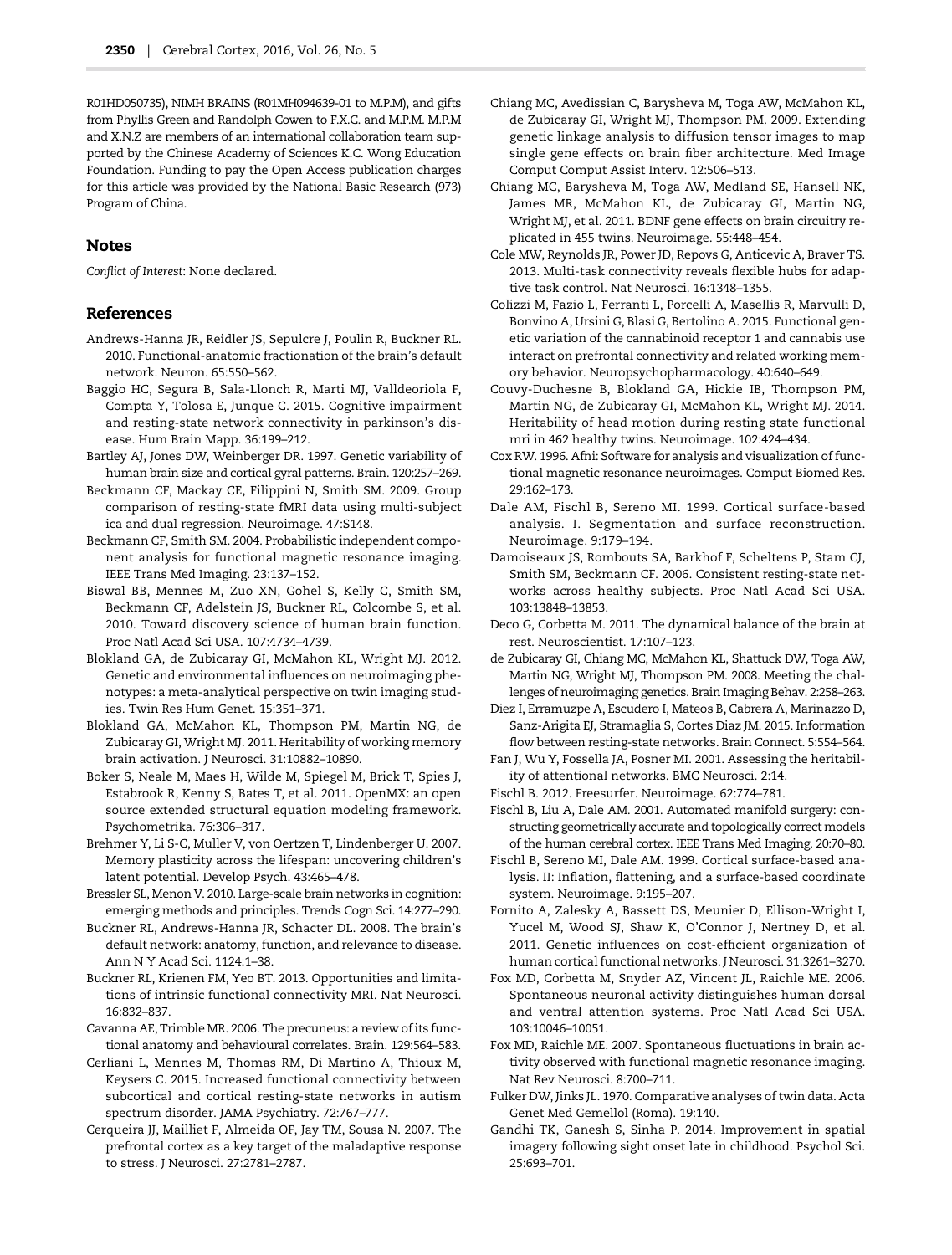- <span id="page-10-0"></span>GaoW, Elton A, Zhu H, Alcauter S, Smith JK, Gilmore JH, Lin W. 2014. Intersubject variability of and genetic effects on the brain's functional connectivity during infancy. J Neurosci. 34:11288–11296.
- Garrett DD, Kovacevic N, McIntosh AR, Grady CL. 2010. Blood oxygen level-dependent signal variability is more than just noise. J Neurosci. 30:4914–4921.
- Gilmore AW, Nelson SM, McDermott KB. 2015. A parietal memory network revealed by multiple MRI methods. Trends Cogn Sci. 19:534–543.
- Glahn DC, Winkler AM, Kochunov P, Almasy L, Duggirala R, Carless MA, Curran JC, Olvera RL, Laird AR, Smith SM, et al. 2010. Genetic control over the resting brain. Proc Natl Acad Sci USA. 107:1223–1228.
- Greenwood PM, Parasuraman R, Haxby JV. 1993. Changes in visuospatial attention over the adult lifespan. Neuropsychologia. 31:471–485.
- Greve DN, Fischl B. 2009. Accurate and robust brain image alignment using boundary-based registration. Neuroimage. 48:63–72.
- Hagmann CF, Robertson NJ, Leung WC, Chong KW, Chitty LS. 2008. Foetal brain imaging: Ultrasound or mri. A comparison between magnetic resonance imaging and a dedicated multidisciplinary neurosonographic opinion. Acta Paediatr. 97:414–419.
- Hanakawa T, Immisch I, Toma K, Dimyan MA, Van Gelderen P, Hallett M. 2003. Functional properties of brain areas associated with motor execution and imagery. J Neurophysiol. 89:989–1002.
- Hasler G, Northoff G. 2011. Discovering imaging endophenotypes for major depression. Mol Psychiatry. 16:604–619.
- Henson RNA, Rugg MD, Shallice T, Josephs O, Dolan RJ. 1999. Recollection and familiarity in recognition memory: an event-related functional magnetic resonance imaging study. J Neurosci. 19:3962–3972.
- Jafri MJ, Pearlson GD, Stevens M, Calhoun VD. 2008. A method for functional network connectivity among spatially independent restingstate components in schizophrenia. Neuroimage. 39:1666–1681.
- Jahanshad N, Kochunov PV, Sprooten E, Mandl RC, Nichols TE, Almasy L, Blangero J, Brouwer RM, Curran JE, de Zubicaray GI, et al. 2013. Multi-site genetic analysis of diffusion images and voxelwise heritability analysis: a pilot project of the enigma-dti working group. Neuroimage. 81:455–469.
- Jenkinson M, Beckmann CF, Behrens TE, Woolrich MW, Smith SM. 2012. FSL. Neuroimage. 62:782–790.
- Jiang L, Xu T, He Y, Hou XH, Wang J, Cao XY, Wei GX, Yang Z, He Y, Zuo XN. 2015. Toward neurobiological characterization of functional homogeneity in the human cortex: regional variation, morphological association and functional covariance network organization. Brain Struct Funct. 220:2485–2507.
- Jiang L, Zuo XN. 2015. Regional homogeneity: a multi-modal, multi-scale neuroimaging marker of the human connectome. Neuroscientist. doi: 10.1177/1073858415595004.
- Jones DT, Machulda MM, Vemuri P, McDade EM, Zeng G, Senjem ML, Gunter JL, Przybelski SA, Avula RT, Knopman DS, et al. 2011. Age-related changes in the default mode network are more advanced in Alzheimer disease. Neurology. 77:1524–1531.
- Kaiser T, Feng G. 2015. Modeling psychiatric disorders for developing effective treatments. Nat Med. 21:979–988.
- Kaneoke Y, Donishi T, Iwatani J, Ukai S, Shinosaki K, Terada M. 2012. Variance and autocorrelation of the spontaneous slow brain activity. PLoS One. 7:e38131.
- Kaymaz N, van Os J. 2009. Heritability of structural brain traits an endophenotype approach to deconstruct schizophrenia. Int Rev Neurobiol. 89:85–130.
- Kelly C, Biswal BB, Craddock RC, Castellanos FX, Milham MP. 2012. Characterizing variation in the functional connectome: promise and pitfalls. Trends Cogn Sci. 16:181–188.
- Kemmer PB, Guo Y, Wang Y, Pagnoni G. 2015. Network-based characterization of brain functional connectivity in Zen practitioners. Front Psychol. 6:603.
- Kim DY, Lee JH. 2011. Are posterior default-mode networks more robust than anterior default-mode networks? Evidence from resting-state fMRI data analysis. Neurosci Lett. 498:57–62.
- Kircher TTJ, Senior C, Phillips ML, Benson PJ, Bullmore ET, Brammer M, Simmons A, Williams SC, Bartels M, David AS. 2000. Towards a functional neuroanatomy of self-processing: effects of faces and words. Cogn Brain Res. 10:133–144.
- Klingberg T. 2010. Training and plasticity of working memory. Trends Cogn Sci. 14:317–324.
- Knyazev G. 2012. Extraversion and anterior vs. posterior DMN activity during self-referential thoughts. Front Hum Neurosci. 6:348.
- Koch W, Teipel S, Mueller S, Buerger K, Bokde AL, Hampel H, Coates U, Reiser M, Meindl T. 2010. Effects of aging on default mode network activity in resting state fMRI: does the method of analysis matter? Neuroimage. 51:280–287.
- Kochunov P, Glahn D, Lancaster J, Winkler A, Kent JW Jr, Olvera RL, Cole SA, Dyer TD, Almasy L, Duggirala R, et al. 2010.Whole brain and regional hyperintense white matter volume and blood pressure: overlap of genetic loci produced by bivariate, wholegenome linkage analyses. Stroke. 41:2137–2142.
- Kochunov P, Glahn DC, Nichols TE, Winkler AM, Hong EL, Holcomb HH, Stein JL, Thompson PM, Curran JE, Carless MA, et al. 2011. Genetic analysis of cortical thickness and fractional anisotropy of water diffusion in the brain. Front Neurosci. 5:120.
- Koten JW Jr, Wood G, Hagoort P, Goebel R, Propping P, Willmes K, Boomsma DI. 2009. Genetic contribution to variation in cognitive function: an FMRI study in twins. Science. 323:1737–1740.
- Kyathanahally SP, Jia H, Pustovyy OM, Waggoner P, Beyers R, Schumacher J, Barrett J, Morrison EE, Salibi N, Denney TS, et al. 2015. Anterior-posterior dissociation of the default mode network in dogs. Brain Struct Funct. 220:1063–1076.
- Laird AR, Eickhoff SB, Rottschy C, Bzdok D, Ray KL, Fox PT. 2013. Networks of task co-activations. Neuroimage. 80:505–514.
- Laird AR, Fox PM, Eickhoff SB, Turner JA, Ray KL, McKay DR, Glahn DC, Beckmann CF, Smith SM, Fox PT. 2011. Behavioral interpretations of intrinsic connectivity networks. J Cogn Neurosci. 23:4022–4037.
- Lenroot RK, Schmitt JE, Ordaz SJ, Wallace GL, Neale MC, Lerch JP, Kendler KS, Evans AC, Giedd JN. 2009. Differences in genetic and environmental influences on the human cerebral cortex associated with development during childhood and adolescence. Hum Brain Mapp. 30:163–174.
- Makin TR, Filippini N, Duff EP, Henderson Slater D, Tracey I, Johansen-Berg H. 2015. Network-level reorganisation of functional connectivity following arm amputation. Neuroimage. 114:217–225.
- Margulies DS, Vincent JL, Kelly C, Lohmann G, Uddin LQ, Biswal BB, Villringer A, Castellanos FX, Milham MP, Petrides M. 2009. Precuneus shares intrinsic functional architecture in humans and monkeys. Proc Natl Acad Sci USA. 106:20069–20074.
- McEwen BS, Morrison JH. 2013. The brain on stress: vulnerability and plasticity of the prefrontal cortex over the life course. Neuron. 79:16–29.
- Menon V. 2011. Large-scale brain networks and psychopathology: a unifying triple network model. Trends Cogn Sci. 15:483–506.
- Miller EK, Cohen JD. 2001. An integrative theory of prefrontal cortex function. Annu Rev Neurosci. 24:167–202.
- Mosing MA, Mellanby J, Martin NG, Wright MJ. 2012. Genetic and environmental influences on analogical and categorical verbal and spatial reasoning in 12-year old twins. Behav Gene. 42:722–731.
- Neale MC, Cardon LR. 1992. Methodology for genetic studies of twins and families. Dordrecht, the Netherlands: Kluwer Academic.